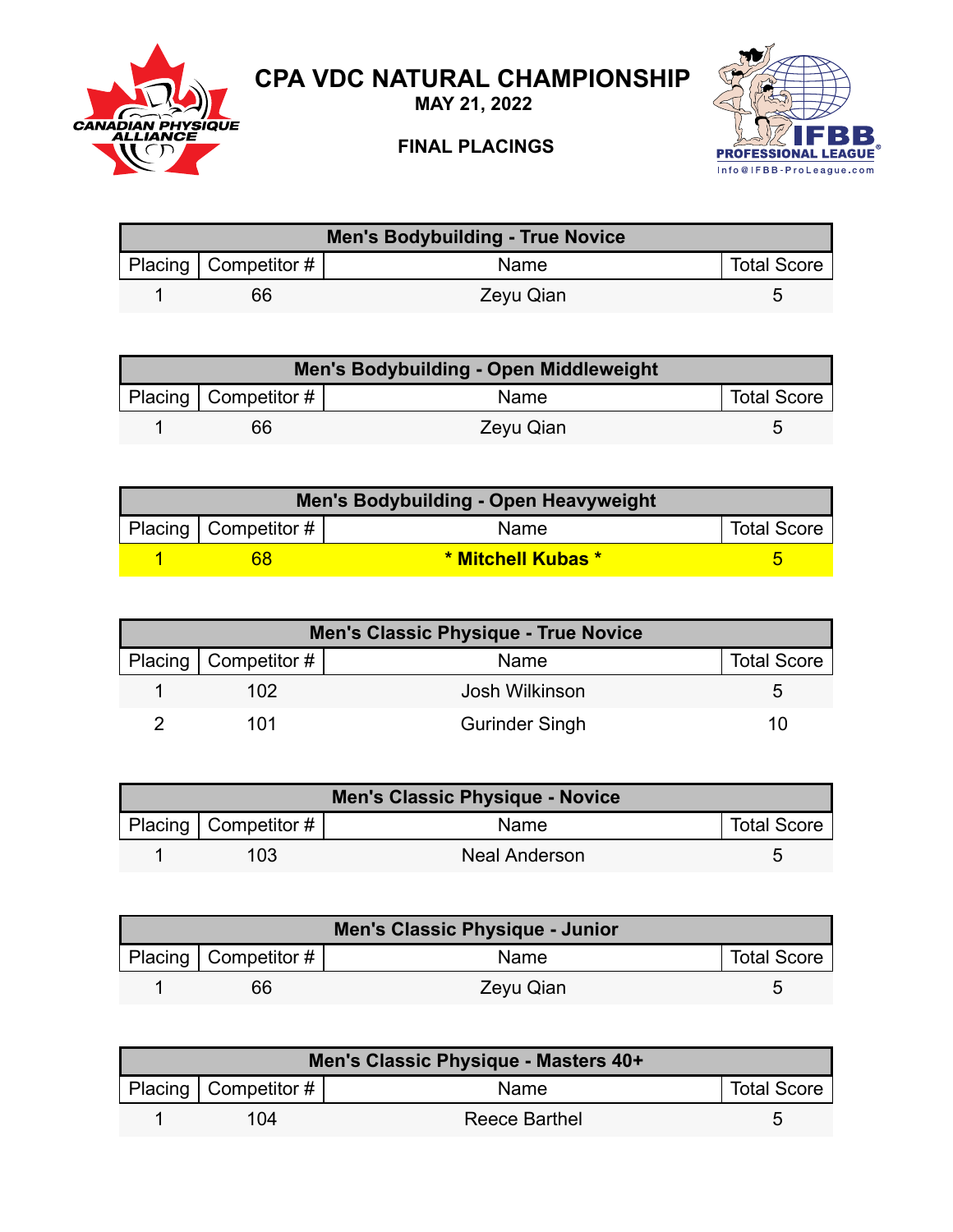| Men's Classic Physique - Open Class A |                        |                 |                    |  |
|---------------------------------------|------------------------|-----------------|--------------------|--|
|                                       | Placing   Competitor # | Name            | <b>Total Score</b> |  |
|                                       | 105                    | * Kim Deloria * |                    |  |
|                                       | 108                    | Assa Gill       | 10                 |  |
|                                       | 107                    | Alexander Kyle  | 15                 |  |

|         | Men's Classic Physique - Open Class B |                      |                    |  |  |
|---------|---------------------------------------|----------------------|--------------------|--|--|
| Placing | Competitor #                          | Name                 | <b>Total Score</b> |  |  |
|         | 109                                   | Ramin Safaei Jazi    | ა                  |  |  |
| 2       | 103                                   | <b>Neal Anderson</b> | 12                 |  |  |
| 3       | 106                                   | Robert Gago          | 13                 |  |  |
|         | 104                                   | Reece Barthel        | 20                 |  |  |

| Men's Classic Physique - Open Class C |                          |                |                    |  |
|---------------------------------------|--------------------------|----------------|--------------------|--|
|                                       | Placing   Competitor $#$ | Name           | <b>Total Score</b> |  |
|                                       | 102                      | Josh Wilkinson | ∽                  |  |
|                                       | 68                       | Mitchell Kubas | 10                 |  |

| <b>Men's Physique - True Novice</b> |              |                        |                    |
|-------------------------------------|--------------|------------------------|--------------------|
| Placing                             | Competitor # | Name                   | <b>Total Score</b> |
| 1                                   | 110          | <b>Steven Griffith</b> | 5                  |
| 2                                   | 102          | Josh Wilkinson         | 10                 |
| 3                                   | 101          | <b>Gurinder Singh</b>  | 16                 |
| 4                                   | 112          | Cole Kostyra           | 19                 |
| 5                                   | 111          | <b>Kyle Harrison</b>   | 25                 |
| 6                                   | 114          | <b>Robert Shymkiw</b>  | 30                 |
| 7                                   | 116          | Keenan Brown           | 37                 |
| 8                                   | 113          | Deniel Merano          | 38                 |

| <b>Men's Physique - Novice</b> |                              |                      |                    |  |
|--------------------------------|------------------------------|----------------------|--------------------|--|
|                                | Placing $\vert$ Competitor # | Name                 | <b>Total Score</b> |  |
|                                | 115                          | Erick Sawotin        | G                  |  |
|                                | 103                          | <b>Neal Anderson</b> | 10                 |  |
| 3                              | 11.3                         | Deniel Merano        | 15                 |  |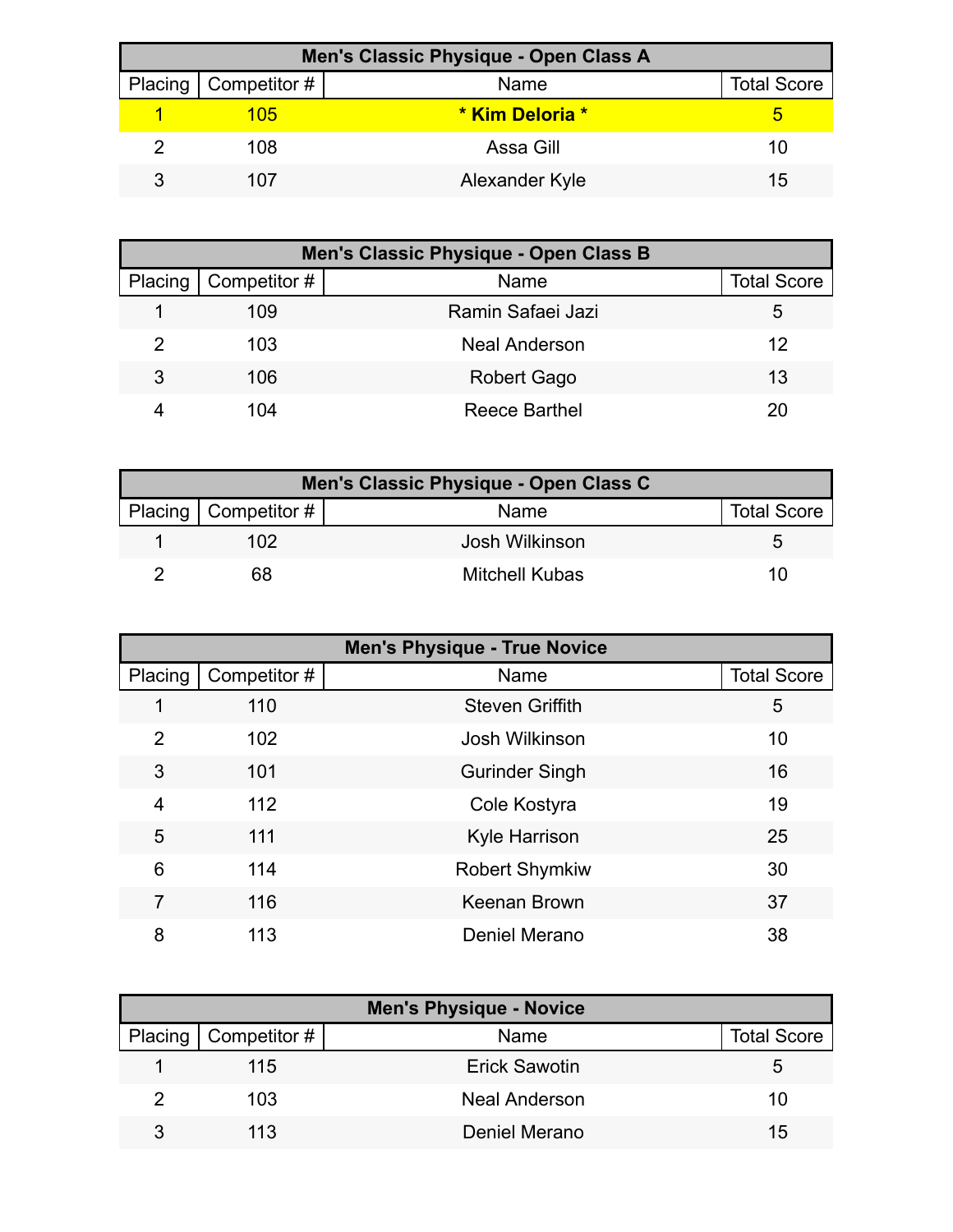| <b>Men's Physique - Junior</b> |                          |                      |                    |
|--------------------------------|--------------------------|----------------------|--------------------|
|                                | Placing   Competitor $#$ | Name                 | <b>Total Score</b> |
|                                | 112                      | Cole Kostyra         |                    |
|                                | 115                      | <b>Erick Sawotin</b> |                    |

| Men's Physique - Open Class A |                |                    |  |  |
|-------------------------------|----------------|--------------------|--|--|
| Placing   Competitor #        | <b>Name</b>    | <b>Total Score</b> |  |  |
| 107                           | Alexander Kyle |                    |  |  |
| 113                           | Deniel Merano  | 10                 |  |  |

| <b>Men's Physique - Open Class B</b> |                        |                      |                    |
|--------------------------------------|------------------------|----------------------|--------------------|
|                                      | Placing   Competitor # | Name                 | <b>Total Score</b> |
|                                      | 110                    | * Steven Griffith *  | 5                  |
|                                      | 109                    | Ramin Safaei Jazi    | 10                 |
| 3                                    | 115                    | <b>Erick Sawotin</b> | 15                 |
|                                      |                        | <b>Kyle Harrison</b> | 20                 |

| Men's Physique - Open Class C |                              |                |                    |  |
|-------------------------------|------------------------------|----------------|--------------------|--|
|                               | Placing $\vert$ Competitor # | Name           | <b>Total Score</b> |  |
|                               | 102                          | Josh Wilkinson | 5                  |  |
|                               | 112                          | Cole Kostyra   | 10                 |  |
| વ                             | 116                          | Keenan Brown   | 15                 |  |

| <b>Women's Figure - True Novice</b> |                              |                        |                    |  |
|-------------------------------------|------------------------------|------------------------|--------------------|--|
|                                     | Placing $\vert$ Competitor # | Name                   | <b>Total Score</b> |  |
|                                     | 119                          | Jennifer Twiss         |                    |  |
|                                     | 118                          | <b>Catherine Mecas</b> | 10                 |  |
| २                                   | 117                          | Divya Dube             | 13                 |  |

| <b>Women's Figure - Novice</b> |                        |                |                    |
|--------------------------------|------------------------|----------------|--------------------|
|                                | Placing   Competitor # | <b>Name</b>    | <b>Total Score</b> |
|                                | 119                    | Jennifer Twiss |                    |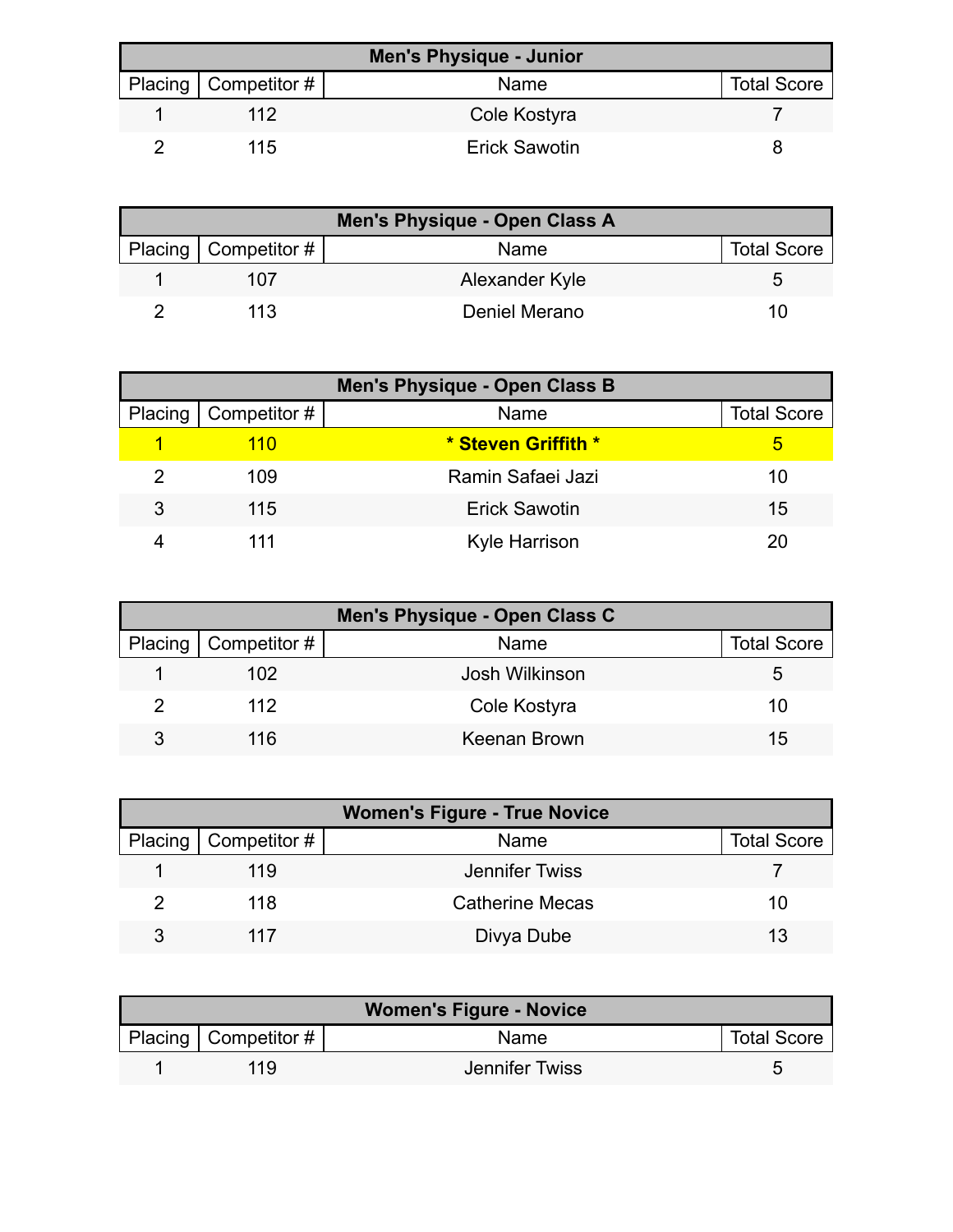| <b>Women's Figure - Masters 35+</b> |                        |                        |                    |  |
|-------------------------------------|------------------------|------------------------|--------------------|--|
|                                     | Placing   Competitor # | Name                   | <b>Total Score</b> |  |
|                                     | 120                    | <b>Correna Barthel</b> | Ð                  |  |
|                                     | 119                    | Jennifer Twiss         | 10                 |  |
|                                     | 118                    | <b>Catherine Mecas</b> | 15                 |  |

| Women's Figure - Open Class A |                |                    |  |  |
|-------------------------------|----------------|--------------------|--|--|
| Placing   Competitor $#$      | Name           | <b>Total Score</b> |  |  |
| 119                           | Jennifer Twiss |                    |  |  |
| 117                           | Divya Dube     | 10                 |  |  |

| Women's Figure - Open Class B |                           |                        |                    |  |
|-------------------------------|---------------------------|------------------------|--------------------|--|
|                               | Placing   Competitor $\#$ | Name                   | <b>Total Score</b> |  |
|                               | 118                       | <b>Catherine Mecas</b> |                    |  |

| Women's Figure - Open Class C |                    |                           |  |  |
|-------------------------------|--------------------|---------------------------|--|--|
| Placing   Competitor $#$      | <b>Total Score</b> |                           |  |  |
|                               | 171                | <u>* Heather Hudak * </u> |  |  |

| Women's Figure - Open Class D |                        |                 |                    |  |
|-------------------------------|------------------------|-----------------|--------------------|--|
|                               | Placing   Competitor # | Name            | <b>Total Score</b> |  |
|                               | 120                    | Correna Barthel |                    |  |

| Women's Wellness - Open Class C |                        |                   |                    |  |
|---------------------------------|------------------------|-------------------|--------------------|--|
|                                 | Placing   Competitor # | Name              | <b>Total Score</b> |  |
|                                 | 96                     | Danielle Sanjenko | h                  |  |
|                                 | 120                    | Correna Barthel   | 10                 |  |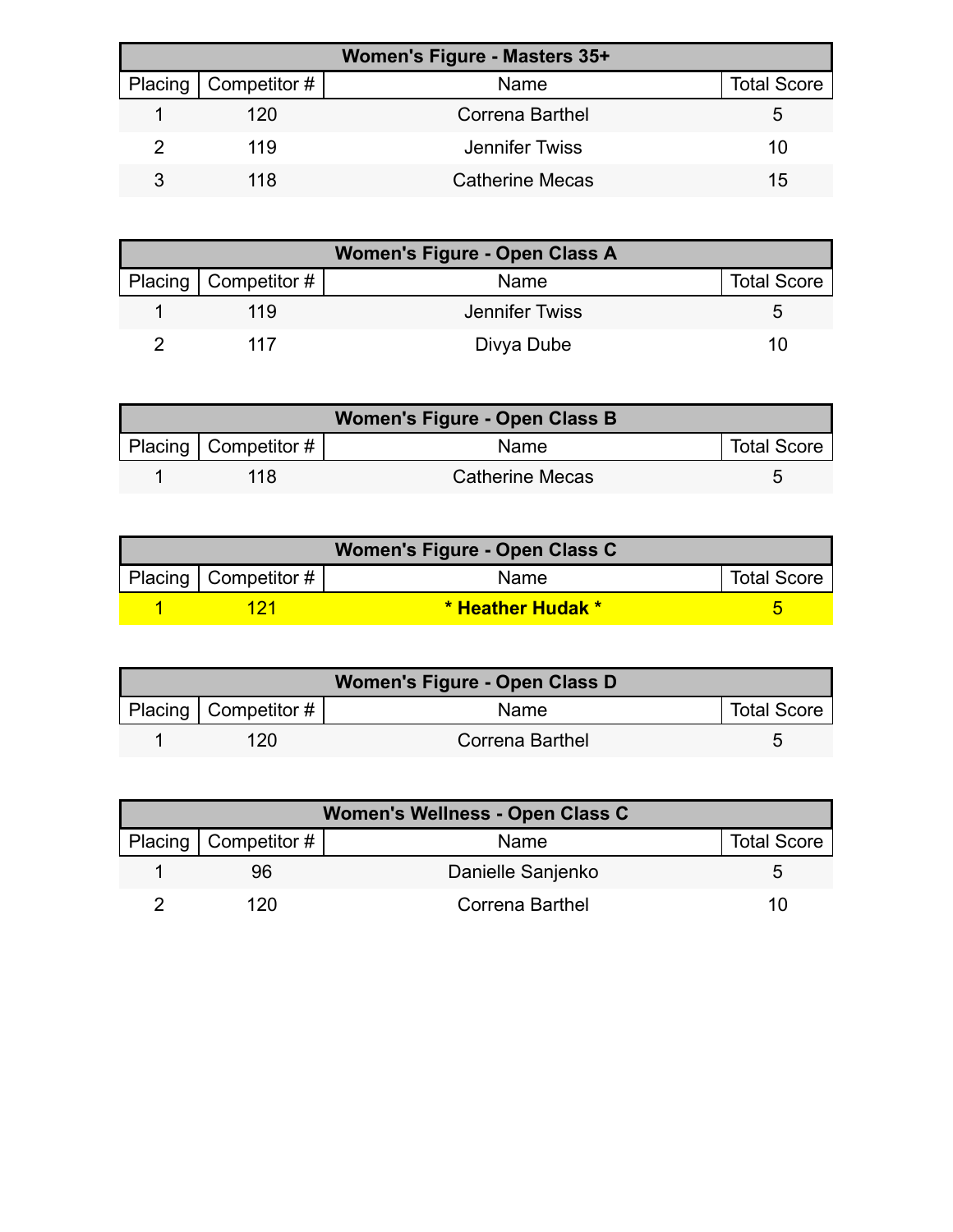| <b>Women's Bikini - True Novice</b> |              |                        |                    |  |
|-------------------------------------|--------------|------------------------|--------------------|--|
| Placing                             | Competitor # | Name                   | <b>Total Score</b> |  |
|                                     | 124          | <b>Anderson Erica</b>  | 5                  |  |
| 2                                   | 127          | Micaela Mayhew         | 11                 |  |
| 3                                   | 128          | Lauren Shepherd        | 16                 |  |
| 4                                   | 97           | Kayla Zalischuk        | 21                 |  |
| 5                                   | 126          | Devian Lansing         | 22                 |  |
| 6                                   | 129          | Kayla Weaver           | 32                 |  |
| 7                                   | 123          | <b>Mariah Dainard</b>  | 33                 |  |
| 8                                   | 122          | Danielle Aube          | 41                 |  |
| 9                                   | 125          | Dominga Guzzardi       | 45                 |  |
| 10                                  | 130          | <b>Genevieve White</b> | 49                 |  |

| <b>Women's Bikini - Novice</b> |                        |                        |                    |  |
|--------------------------------|------------------------|------------------------|--------------------|--|
|                                | Placing   Competitor # | <b>Name</b>            | <b>Total Score</b> |  |
|                                | 126                    | Devian Lansing         | 5.                 |  |
|                                | 98                     | <b>Tracey Anderson</b> | 12                 |  |
| 3                              | 122                    | Danielle Aube          | 13                 |  |

| Women's Bikini - Teenage |                           |                       |                    |  |  |
|--------------------------|---------------------------|-----------------------|--------------------|--|--|
|                          | Placing   Competitor $\#$ | <b>Name</b>           | <b>Total Score</b> |  |  |
|                          | 124                       | <b>Anderson Erica</b> |                    |  |  |

| Women's Bikini - Masters 55+ |                          |                        |                    |  |  |
|------------------------------|--------------------------|------------------------|--------------------|--|--|
|                              | Placing   Competitor $#$ | <b>Name</b>            | <b>Total Score</b> |  |  |
|                              | 98                       | <b>Tracey Anderson</b> |                    |  |  |

|                        | Women's Bikini - Masters 45+ |                    |
|------------------------|------------------------------|--------------------|
| Placing   Competitor # | <b>Name</b>                  | <b>Total Score</b> |
| 98                     | <b>Tracey Anderson</b>       |                    |

| Women's Bikini - Masters 35+ |                          |                        |                    |  |
|------------------------------|--------------------------|------------------------|--------------------|--|
|                              | Placing   Competitor $#$ | <b>Name</b>            | <b>Total Score</b> |  |
|                              | 128                      | Lauren Shepherd        |                    |  |
|                              |                          | <b>Tracey Anderson</b> | 10                 |  |